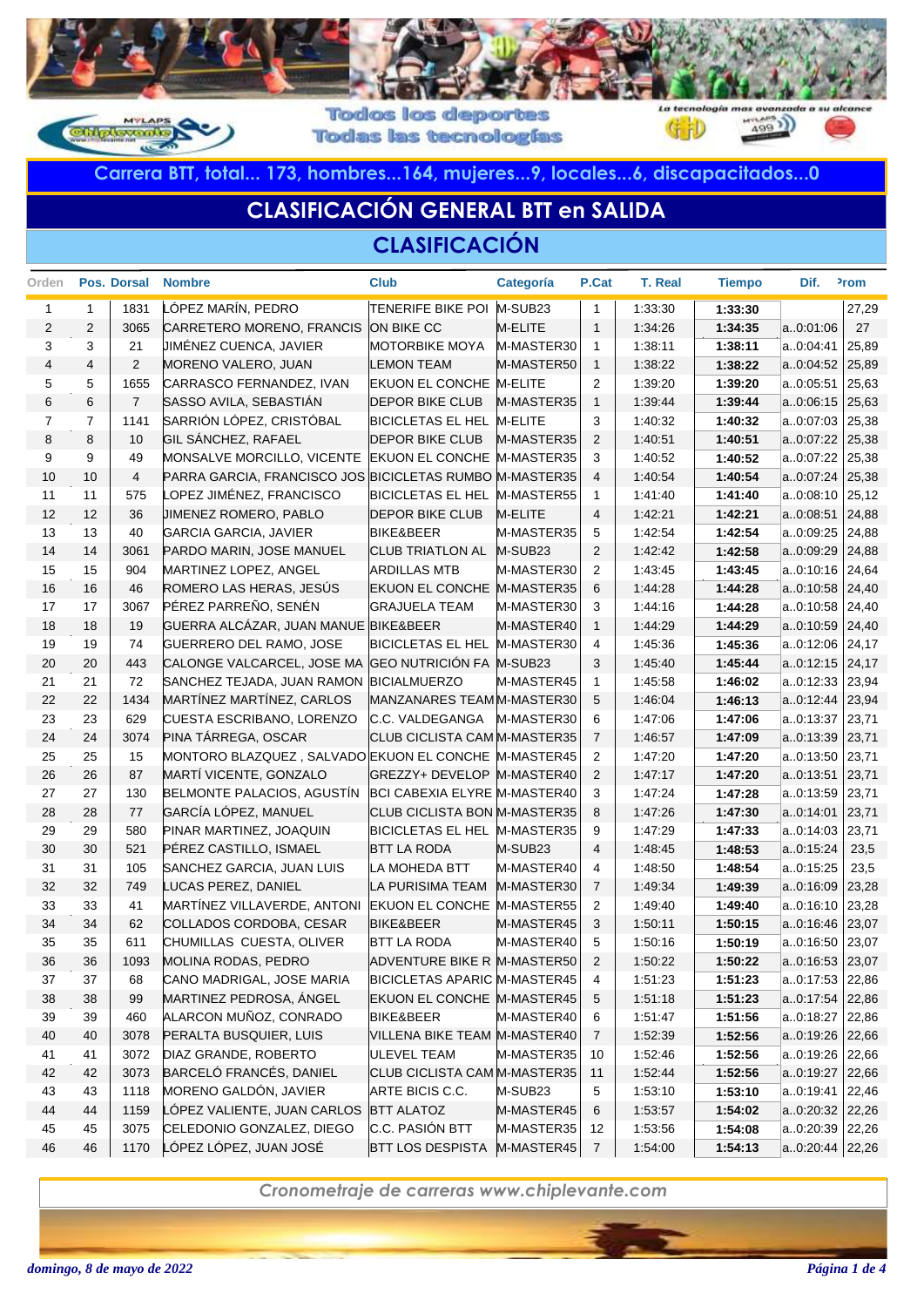

**Carrera BTT, total... 173, hombres...164, mujeres...9, locales...6, discapacitados...0**

# **CLASIFICACIÓN GENERAL BTT en SALIDA**

### **CLASIFICACIÓN**

| Orden    |          | Pos. Dorsal | <b>Nombre</b>                                           | <b>Club</b>                        | Categoría                         | P.Cat          | <b>T. Real</b>     | <b>Tiempo</b>      | Dif.                 | <sup>2</sup> rom |
|----------|----------|-------------|---------------------------------------------------------|------------------------------------|-----------------------------------|----------------|--------------------|--------------------|----------------------|------------------|
| 47       | 47       | 143         | GOMEZ EGIDO, ANGEL MIGUEL                               | <b>BTT POCO A POCO</b>             | M-MASTER45                        | 8              | 1:54:11            | 1:54:17            | a.0:20:47            | 22,26            |
| 48       | 48       | 1215        | PÉREZ PÉREZ, MIGUEL                                     | CLUB BTT BICIOSOS M-SUB23          |                                   | 6              | 1:54:20            | 1:54:36            | a.0:21:06            | 22,26            |
| 49       | 49       | 108         | ALCAÑIZ GONZALEZ, JOSE                                  | <b>INDEPENDIENTE</b>               | M-MASTER40                        | 8              | 1:54:37            | 1:54:42            | a0:21:12             | 22,26            |
| 50       | 50       | 180         | CHILLERÓN ANDRÉS, ALFONSO                               | <b>BTT LOS DESPISTA</b>            | M-MASTER50                        | 3              | 1:54:40            | 1:54:48            | a.0:21:19            | 22,26            |
| 51       | 51       | 173         | SANCHEZ GARCIA, PEDRO JOSE                              | <b>ULEVEL TEAM</b>                 | M-MASTER35                        | 13             | 1:55.22            | 1:55:30            | a0:22:01             | 22,06            |
| 52       | 52       | 214         | MARTINEZ HERNANDEZ, JUAN FR ULEVEL TEAM                 |                                    | M-MASTER+                         | $\mathbf{1}$   | 1:55.24            | 1:55:31            | a0:22:01             | 22,06            |
| 53       | 53       | 3060        | ARRIBAS LUCAS, JOSÉ MARÍA                               | AVENTÚRA-T                         | M-SUB23                           | $\overline{7}$ | 1:55.17            | 1:55:31            | a0:22:01             | 22,06            |
| 54       | 54       | 701         | MORENO CAMPOS, JUAN                                     | <b>FASTER WEAR TEA</b>             | M-MASTER50                        | 4              | 1:55.24            | 1:55:31            | a0:22:02             | 22,06            |
| 55       | 55       | 224         | LÓPEZ PALAZÓN, MIGUEL                                   | <b>BICICLETAS RUMBO M-MASTER+</b>  |                                   | 2              | 1:55:30            | 1:55:36            | a0:22:06             | 22,06            |
| 56       | 56       | 175         | BAIDES ABELLAN, PEDRO JESUS                             | <b>BTT LA RODA</b>                 | M-MASTER50                        | 5              | 1:56:36            | 1:56:41            | a.0:23:11            | 21,87            |
| 57       | 57       | 3068        | CENADOR DELGADO, JORGE                                  | <b>CC POLOP</b>                    | M-MASTER30                        | 8              | 1:56:48            | 1:57:05            | a.0:23:36            | 21,69            |
| 58       | 58       | 905         | MARTÍNEZ GARCÍA, LICINIO                                | ARTE BICIS C.C.                    | M-MASTER50                        | 6              | 1:56:50            | 1:57:05            | a.0:23:36            | 21,69            |
| 59       | 59       | 238         | <b>GARCIA LEON, ANGEL</b>                               | <b>PERNALES</b>                    | M-MASTER+                         | 3              | 1:58:05            | 1:58:14            | a.0:24:45            | 21,50            |
| 60       | 60       | 160         | MARTINEZ GRACIA, EMILIO JUAN DEPOR BIKE CLUB            |                                    | M-MASTER45                        | 9              | 1:58:09            | 1:58:16            | a0:24:47             | 21,50            |
| 61       | 61       | 103         | SÁEZ RUANO, ISRAEL                                      | ALBACETE CYCLING M-MASTER45        |                                   | 10             | 1:58:34            | 1:58:37            | a0:25:07             | 21,50            |
| 62       | 62       | 537         | TEBAR GOMEZ, ALEJANDRO MAN 50KM                         |                                    | M-MASTER50                        | $\overline{7}$ | 1:58:29            | 1:58:39            | a.0:25:10            | 21,50            |
| 63       | 63       | 88          | RAMÍREZ SIERRA, RAMÓN                                   | <b>BICIALMUERZO</b>                | M-MASTER45                        | 11             | 1:58:47            | 1:58:52            | a0:25:22             | 21,50            |
| 64       | 64       | 134         | PEREZ MOLINA, ANGEL LUCIANO                             | <b>DEPOR BIKE CLUB</b>             | M-MASTER50                        | 8              | 1:58:45            | 1:58:52            | a.0:25:23            | 21,50            |
| 65       | 65       | 3066        | BATALLER TEROL, OSCAR                                   | <b>INDEPENDIENTE</b>               | M-ELITE                           | 5              | 1:58:41            | 1:58:53            | a.0:25:24            | 21,50            |
| 66       | 66       | 158         | GÓMEZ MARCO, JUAN ANTONIO                               | LA PURISIMA TEAM                   | M-MASTER45                        | 12             | 1:59:09            | 1:59:14            | a.0:25:45            | 21,32            |
| 67       | 67       | 3084        | GARCIA BRAVO, FRANCISCO JOS 50KM                        |                                    | M-MASTER50                        | 9              | 1:59:36            | 1:59:47            | a.0:26:18            | 21,32            |
| 68       | 68       | 402         | ALMANZAR FABIÁN, JEYFRI                                 | A.PEÑA BTT LOS TO M-ELITE          |                                   | 6              | 1:59:50            | 1:59:58            | a0:26:29             | 21,32            |
| 69       | 69       | 476         | CASTILLO GARCÍA, JAVIER                                 | <b>BTT LA RODA</b>                 | M-SUB23                           | 8              | 2:00:06            | 2:00:17            | a0:26:48             | 21,15            |
| 70       | 70       | 1304        | MARTINEZ REQUENA, MANUEL                                | <b>INDEPENDIENTE</b>               | M-MASTER45                        | 13             | 2:00:13            | 2:00:28            | a0:26:59             | 21,15            |
| 71       | 71       | 3064        | FITO DOMÍNGUEZ, JUAN FRAN                               | <b>BTT ALATOZ</b>                  | M-ELITE                           | $\overline{7}$ | 2:01:03            | 2:01:16            | a0:27:47             | 20,97            |
| 72       | 72       | 602         | GÓMEZ MARTÍNEZ, JOSÉ                                    | <b>BTT ALATOZ</b>                  | M-MASTER40                        | 9              | 2:01:11            | 2:01:16            | a0:27:47             | 20,97            |
| 73<br>74 | 73<br>74 | 881<br>92   | CANTERO MANCEBO, CARLOS                                 | INDEPENDIENTE                      | M-MASTER30                        | 9<br>3         | 2:01:10            | 2:01:31            | a0:28:01             | 20,97            |
| 75       | 75       | 513         | MARTÍNEZ LINARES, JOSE LUIS<br>ORTUÑO MUÑOZ, PABLO      | ULEVEL TEAM<br>LA PURISIMA TEAM    | M-MASTER55<br>M-SUB <sub>23</sub> | 9              | 2:01:39<br>2:02:06 | 2:01:39            | a0:28:10<br>a0:28:49 | 20,97<br>20,80   |
| 76       | 76       | 3076        | DEL VALLE GOMEZ, BIENVENIDO                             | <b>INDEPENDIENTE</b>               | M-MASTER40                        | 10             | 2:02:04            | 2:02:18<br>2:02:19 | a0:28:49             | 20,80            |
| 77       | 77       | 750         | AZORIN MUÑOZ, SERGIO                                    | LA PURISIMA TEAM                   | M-ELITE                           | 8              | 2:02:11            | 2:02:20            | a0:28:51             | 20,80            |
| 78       | 78       | 462         | LOPEZ CANTOS, AURELIO                                   | <b>INDEPENDIENTE</b>               | M-MASTER40                        | 11             | 2:02:10            | 2:02:22            | a0:28:52             | 20,80            |
| 79       | 79       | 3081        | <b>TORTOSA GRAS, DAMIAN</b>                             | INDEPENDIENTE                      | M-MASTER40                        | 12             | 2:02:05            | 2:02:22            | a0:28:52             | 20,80            |
| 80       | 80       | 478         | CASTILLO VILLODRE, PEDRO                                | <b>BTT LA RODA</b>                 | M-MASTER+                         | 4              | 2:02:12            | 2:02:22            | a0:28:53             | 20,80            |
| 81       | 81       | 572         | ARRIBAS PURAS, CHARLIE                                  | AVENTÚRA-T                         | M-MASTER55                        | $\overline{4}$ | 2:02:52            | 2:03:05            | a0:29:35             | 20,63            |
| 82       | 82       | 150         | PARREÑO DIAZ, OMAR                                      | <b>ULEVEL TEAM</b>                 | M-MASTER35                        | 14             | 2:03:52            | 2:03:59            | a0:30:30 20,63       |                  |
| 83       | 83       | 231         | NAVARRO CEBRIAN, JUAN ANGE ARTE BICIS C.C.              |                                    | M-MASTER45                        | 14             | 2:03:50            | 2:04:00            | $a.0:30:30$ 20,63    |                  |
| 84       | 84       | 1363        | CARRILLO GAY, FERNANDO                                  | LA PURISIMA TEAM                   | M-MASTER35                        | 15             | 2:04:51            | 2:05:01            | a0:31:31 20,30       |                  |
| 85       | 85       | 740         | OLIVA GRACIA, VICTOR                                    | LA PURISIMA TEAM                   | M-MASTER45                        | 15             | 2:04:42            | 2:05:02            | $a.0:31:33$ 20,30    |                  |
| 86       | 86       | 170         | PEREZ ATENCIA, MIGUEL ANGEL ALBACETE CYCLING M-MASTER45 |                                    |                                   | 16             | 2:06:50            | 2:06:56            | a.0:33:27            | 20,14            |
| 87       | 87       | 185         | <b>VILLAR GARRIGOS, ALFONSI</b>                         | FERROICE-CONTRA F-MASTER50         |                                   | $\overline{1}$ | 2:06:51            | 2:06:57            | a.0:33:27            | 20,14            |
| 88       | 88       | 1575        | MUÑOZ SAIZ, HUGO                                        | <b>BTT LOS DESPISTA</b>            | M-MASTER35                        | 16             | 2:06:43            | 2:06:57            | a.0:33:28            | 20,14            |
| 89       | 89       | 800         | GARCÍA GONZÁLEZ, JESÚS                                  | TEAM PREMIER HEL M-MASTER45        |                                   | 17             | 2:06:52            | 2:07:04            | a0:33:35             | 19,98            |
| 90       | 90       | 1365        | ESPÍN SÁNCHEZ, PEDRO J.                                 | <b>ENTRECIMAS TRAIL M-MASTER35</b> |                                   | 17             | 2:07:00            | 2:07:20            | a0:33:50             | 19,98            |
| 91       | 91       | 959         | PALAO GARCÍA, ÁLVARO                                    | FASTER WEAR TEA M-SUB23            |                                   | 10             | 2:07:57            | 2:08:13            | a0:34:44             | 19,82            |
| 92       | 92       | 1084        | RODRÍGUEZ BRU, EDUARDO                                  | A.PEÑA BTT LOS TO M-ELITE          |                                   | 9              | 2:07:56            | 2:08:13            | a0:34:44             | 19,82            |
|          |          |             |                                                         |                                    |                                   |                |                    |                    |                      |                  |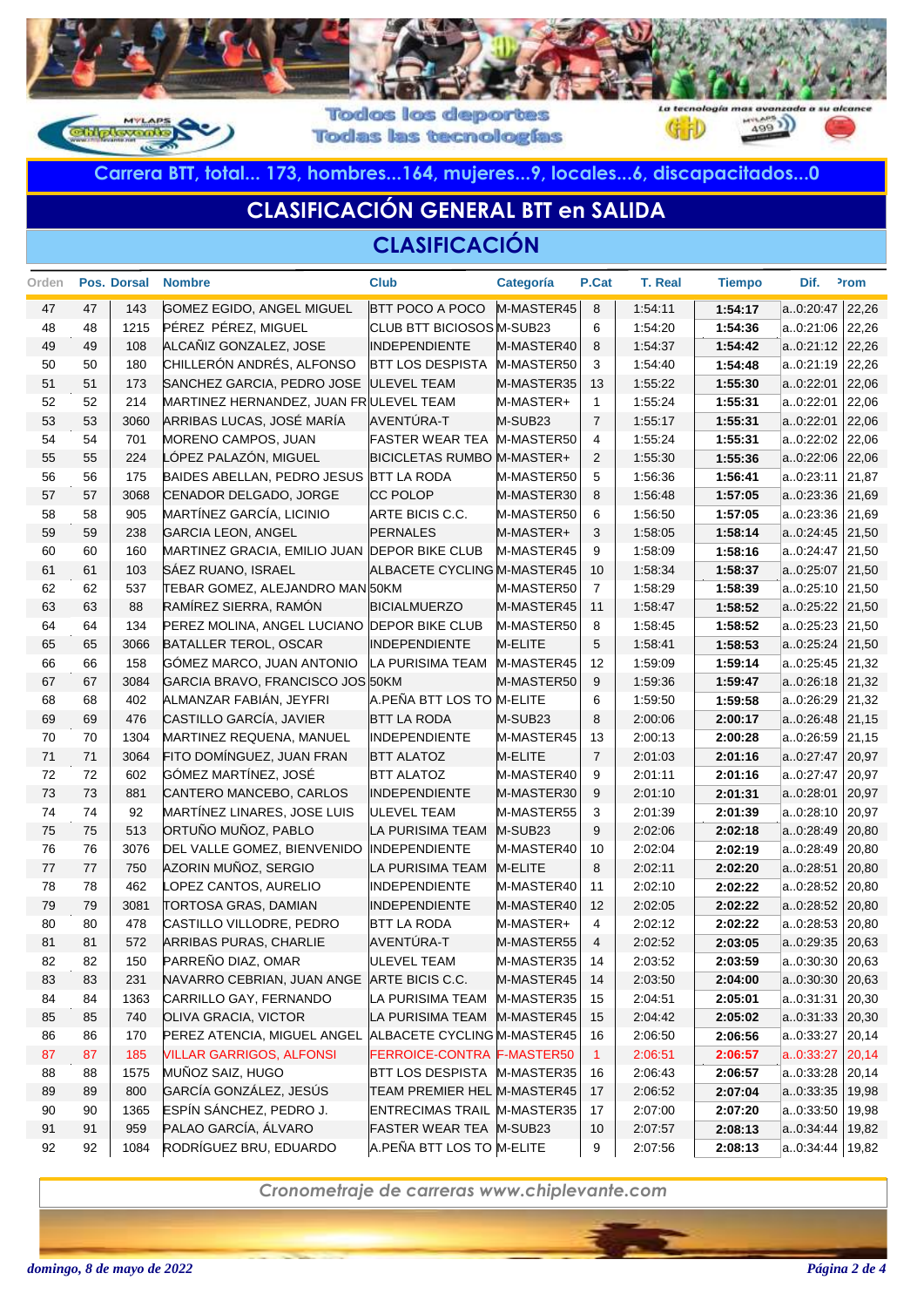

**Carrera BTT, total... 173, hombres...164, mujeres...9, locales...6, discapacitados...0**

# **CLASIFICACIÓN GENERAL BTT en SALIDA**

### **CLASIFICACIÓN**

| Orden      |            | Pos. Dorsal | <b>Nombre</b>                                                                                                        | <b>Club</b>                         | Categoría  | P.Cat              | T. Real            | <b>Tiempo</b>      | Dif.                  | <sup>2</sup> rom |
|------------|------------|-------------|----------------------------------------------------------------------------------------------------------------------|-------------------------------------|------------|--------------------|--------------------|--------------------|-----------------------|------------------|
| 93         | 93         | 3088        | MOLINA MONTEAGUDO, TOMAS                                                                                             | <b>INDEPENDIENTE</b>                | M-MASTER35 | 18                 | 2:08:17            | 2:08:47            | a0:35:17              | 19,82            |
| 94         | 94         | 1164        | CORTIJO GONZALEZ, RAUL                                                                                               | <b>BTT LA RODA</b>                  | M-MASTER40 | 13                 | 2:08:25            | 2:08:48            | a0:35:19              | 19,82            |
| 95         | 95         | 198         | CALERO CERDAN, JUAN CARLOS BICICLETAS APARIC M-MASTER35                                                              |                                     |            | 19                 | 2:08:44            | 2:08:51            | a0:35:22              | 19,82            |
| 96         | 96         | 229         | ALFARO MARTINEZ, TOMÁS                                                                                               | INDEPENDIENTE                       | M-MASTER50 | 10                 | 2:08:41            | 2:08:52            | a0:35:22              | 19,82            |
| 97         | 97         | 609         | CORREIA REALISTA, PAULO JOR                                                                                          | <b>BTT LA RODA</b>                  | M-MASTER45 | 18                 | 2:08:32            | 2:08:54            | a0:35:24              | 19,82            |
| 98         | 98         | 555         | PEREZ SANCHEZ, MARIO                                                                                                 | ADVENTURE BIKE R M-MASTER55         |            | 5                  | 2:09:43            | 2:09:50            | a0:36:21              | 19,67            |
| 99         | 99         | 827         | MARTINEZ MINGUEZ, GERARDO                                                                                            | INDEPENDIENTE                       | M-MASTER45 | 19                 | 2:10:16            | 2:10:35            | a0:37:06              | 19,52            |
| 100        | 100        | 177         | CAÑAVERAS ALFARO, MANUEL                                                                                             | COINBROKER ESPA M-MASTER55          |            | 6                  | 2:11:22            | 2:11:29            | a0:38:00              | 19,37            |
| 101        | 101        | 3085        | SANCHEZ CERDA, MANUEL                                                                                                | <b>AYORA MTB</b>                    | M-MASTER50 | 11                 | 2:11:03            | 2:11:29            | a0:38:00              | 19,37            |
| 102        | 102        | 156         | FERNANDEZ NAVARRO, JUAN                                                                                              | <b>BICICLETAS APARIC M-MASTER40</b> |            | 14                 | 2:11:32            | 2:11:38            | a0:38:09              | 19,37            |
| 103        | 103        | 971         | <b>FLORES ORTIZ, MANUEL</b>                                                                                          | <b>INDEPENDIENTE</b>                | M-MASTER30 | 10                 | 2:11:22            | 2:11:43            | a0:38:13              | 19,37            |
| 104        | 104        | 816         | MICO GARCÍA, GABRIEL                                                                                                 | <b>BTT AJOS XATIVA</b>              | M-MASTER50 | 12                 | 2:11:30            | 2:11:45            | a0:38:15              | 19,37            |
| 105<br>106 | 105<br>106 | 538<br>196  | GIMÉNEZ NIETO, JESUS MANUEL A.PEÑA BTT LOS TO M-MASTER40<br>PICAZO GARCÍA, JUAN ÁNGEL                                | CLUB CICLISTA BON M-MASTER45        |            | 15<br>20           | 2:12:06<br>2:12:52 | 2:12:20<br>2:12:57 | a0:38:50<br>a0:39:28  | 19,22<br>19,22   |
| 107        | 107        | 17          | PALACIOS MUÑOZ, JUAN PEDRO                                                                                           | <b>BIKE&amp;BEER</b>                | M-MASTER40 | 16                 | 2:12:57            | 2:12:57            | a0:39:28              | 19,22            |
| 108        | 108        | 607         | MARTÍN DE LA VEGA GALLARDO                                                                                           | <b>BTT LA RODA</b>                  | M-MASTER45 | 21                 | 2:13:15            | 2:13:35            | a0:40:06              | 19,08            |
| 109        | 109        | 3070        | ALFARO SANCHEZ, FERNANDO                                                                                             | INDEPENDIENTE                       | M-MASTER30 | 11                 | 2:13:10            | 2:13:37            | a0:40:07              | 19,08            |
| 110        | 110        | 297         | CEBRIAN GODOY, JUAN JOSE                                                                                             | <b>INDEPENDIENTE</b>                | M-MASTER50 | 13                 | 2:13:28            | 2:13:37            | a0:40:07              | 19,08            |
| 111        | 111        | 1372        | MOYA, ENRIQUE                                                                                                        | <b>INDEPENDIENTE</b>                | M-MASTER35 | 20                 | 2:13:18            | 2:13:43            | a0:40:14              | 19,08            |
| 112        | 112        | 656         | GIL CUENCA, JUAN JOSÉ                                                                                                | CLUB CICLISTA BON M-MASTER35        |            | 21                 | 2:14:50            | 2:15:05            | a0:41:36              | 18,8             |
| 113        | 113        | 193         | GÓMEZ FLORES, LUIS ARTURO                                                                                            | LA PURISIMA TEAM                    | M-MASTER45 | 22                 | 2:15:58            | 2:16:06            | a0:42:37              | 18,66            |
| 114        | 114        | 154         | MARTÍNEZ IBÁÑEZ, JUAN MIGUEL LA PURISIMA TEAM                                                                        |                                     | M-MASTER45 | 23                 | 2:15:58            | 2:16:06            | a0:42:37              | 18,66            |
| 115        | 115        | 3077        | <b>JIMENEZ HONRUBIA, MANUEL</b>                                                                                      | <b>INDEPENDIENTE</b>                | M-MASTER40 | 17                 | 2:15:50            | 2:16:07            | a0:42:37              | 18,66            |
| 116        | 116        | 591         | <b>FLORES ESCUDERO, ANDRÉS</b>                                                                                       | <b>BIKERS &amp; FRIENDS</b>         | M-MASTER45 | 24                 | 2:15:55            | 2:16:09            | a0:42:40              | 18,66            |
| 117        | 117        | 228         | CANO GARCÍA, JOAQUÍN                                                                                                 | ALBACETE CYCLING M-MASTER55         |            | $\overline{7}$     | 2:16:28            | 2:16:35            | a0:43:05              | 18,66            |
| 118        | 118        | 171         | RUMBO CABEZUELO, MIGUEL AN BICICLETAS RUMBO M-MASTER40                                                               |                                     |            | 18                 | 2:16:32            | 2:16:37            | a0:43:08              | 18,66            |
| 119        | 119        | 189         | BENEYTO SENENT, JUAN JOSE                                                                                            | ARTE BICIS C.C.                     | M-MASTER55 | 8                  | 2:17:03            | 2:17:09            | a0:43:39              | 18,52            |
| 120        | 120        | 735         | MARTIN LOPEZ, DIEGO                                                                                                  | LA PURISIMA TEAM                    | M-MASTER55 | 9                  | 2:17:10            | 2:17:22            | a0:43:52              | 18,52            |
| 121        | 121        | 1253        | PICAZO ALBUSAC, MIGUEL                                                                                               | <b>DEPOR BIKE CLUB</b>              | M-MASTER35 | 22                 | 2:17:02            | 2:17:23            | a0:43:54              | 18,52            |
| 122        | 122        | 1250        | DE HARO MARTÍNEZ, GABRIEL                                                                                            | <b>DEPOR BIKE CLUB</b>              | M-MASTER55 | 10                 | 2:17:07            | 2:17:24            | a0:43:54              | 18,52            |
| 123        | 123        | 330         | PEREZ OCHOA, PEDRO ALBERTO MADE IN PETROLA                                                                           |                                     | M-MASTER50 | 14                 | 2:17:19            | 2:17:27            | a0:43:58              | 18,52            |
| 124        | 124        | 1056        | VALIENTE AROCA, RAÚL                                                                                                 | TALLER DE BICICLE M-ELITE           |            | 10                 | 2:17:22            | 2:17:38            | a0:44:09              | 18,52            |
| 125<br>126 | 125<br>126 | 786<br>542  | LA OSA VALERO, FRANCISCO MI TALLER DE BICICLE M-MASTER35<br>MARTÍNEZ ROMERO, MARÍA LUIS A.PEÑA BTT LOS TO F-MASTER35 |                                     |            | 23<br>$\mathbf{1}$ | 2:17:40<br>2:18:37 | 2:17:54            | a0:44:25<br>a.0:45:15 | 18,52<br>18,39   |
| 127        | 127        | 858         | PEREA JUSTICIA, ANTONIO JOSÉ INDEPENDIENTE                                                                           |                                     | M-MASTER35 | 24                 | 2:18:24            | 2:18:45<br>2:18:46 | a0:45:16              | 18,39            |
| 128        | 128        | 918         | <b>GARCIA PEREZ, JULIO</b>                                                                                           | <b>BICISTORE VALENCI M-MASTER45</b> |            | 25                 | 2:18:31            | 2:18:46            | a0:45:16              | 18,39            |
| 129        | 129        | 282         | RODRÍGUEZ FERNÁNDEZ, JAVIER MANZANARES TEAM M-MASTER45                                                               |                                     |            | 26                 | 2:18:38            | 2:18:47            | a0:45:18              | 18,39            |
| 130        | 130        | 466         | ROMERO ALFARO, ROBERTO                                                                                               | EKUON EL CONCHE M-MASTER45          |            | 27                 | 2:18:44            | 2:18:57            | a0:45:28              | 18,39            |
| 131        | 131        | 1393        | GARCIA PLAZA, FRANCISCO JAVI INDEPENDIENTE                                                                           |                                     | M-MASTER30 | 12                 | 2:19:22            | 2:19:41            | a0:46:12              | 18,25            |
| 132        | 132        | 3062        | MOLINA PÉREZ, DANIEL                                                                                                 | <b>INDEPENDIENTE</b>                | M-SUB23    | 11                 | 2:20:22            | 2:20:35            | a0:47:05              | 18,12            |
| 133        | 133        | 249         | HERNÁNDEZ NOGUERO, PEDRO                                                                                             | <b>BTT GUADALIMAR</b>               | M-MASTER45 | 28                 | 2:20:23            | 2:20:35            | a0:47:05              | 18,12            |
| 134        | 134        | 3083        | GARCIA VALENZUELA, JOSE AND EKUON EL CONCHE M-MASTER45                                                               |                                     |            | 29                 | 2:21:10            | 2:21:38            | a0:48:09              | 18               |
| 135        | 135        | 356         | CANTOS MARTÍNEZ, MIGUEL ANG BTT LA MORRA                                                                             |                                     | M-MASTER40 | 19                 | 2:22:13            | 2:22:25            | a0:48:55              | 17,87            |
| 136        | 136        | 1132        | <b>GOMEZ GARCIA, PEDRO</b>                                                                                           | <b>BICICLETAS APARIC M-MASTER35</b> |            | 25                 | 2:22:22            | 2:22:41            | a0:49:12              | 17,87            |
| 137        | 137        | 1335        | PARDO CANO, MIGUEL                                                                                                   | INDEPENDIENTE                       | M-MASTER40 | 20                 | 2:24:36            | 2:24:53            | a0:51:24              | 17,62            |
| 138        | 138        | 3063        | SANCHEZ TORNERO, ALVARO                                                                                              | <b>INDEPENDIENTE</b>                | M-ELITE    | 11                 | 2:24:37            | 2:24:53            | a0:51:24              | 17,62            |